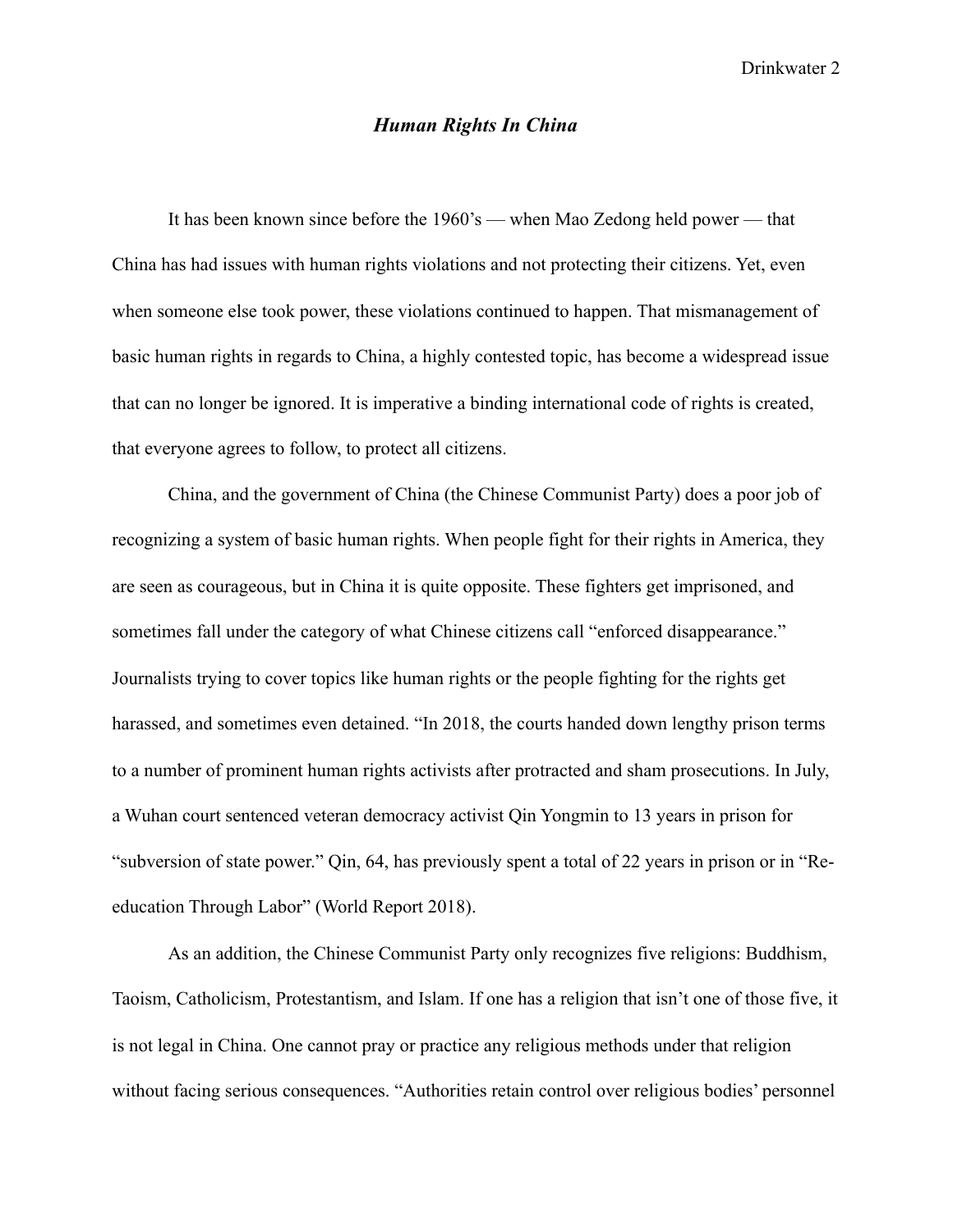Drinkwater 3

appointments, publications, finances, and seminary applications. The government classifies many religious groups outside its control as "evil cults," and subjects members to police harassment, torture, arbitrary detention, and imprisonment" (World Report 2018). This is a form of censorship, which the government has a heavy hand of.

 A lot of things in China are censored to how the government wants, but just enough is left uncensored to give the illusion of freedom to Chinese citizens - something difficult to come by in that country. A binding code of international rights would solve this because each citizen would have freedom like never before, and would help to protect each human right.

 Being a woman in today's society is also difficult, let alone being a Chinese woman. Similar to America, China has a gender wage gap, where a women earns around 77.4% of what a man makes. Chinese women may have the right to vote, but up until 2015 they didn't have the right to their own bodies and how many children they were allowed to have, but they are still facing violations of their reproductive rights. "In June, China University of Petroleum authorities held Ren Liping, a student who had accused an ex-boyfriend of raping her on campus, for six days in a hotel room after she protested against the university and police for mishandling her allegations" (World Report 2018).

 Even if women in China are more willing to speak out against sexual harassment and what is happening to them, getting actual legal help is extremely difficult. Chinese law might make sexual harassment illegal, but the inaction to define what is considered to be sexual harassment makes actual legal cases nearly impossible to win. Being a Uighur women in China is even more difficult.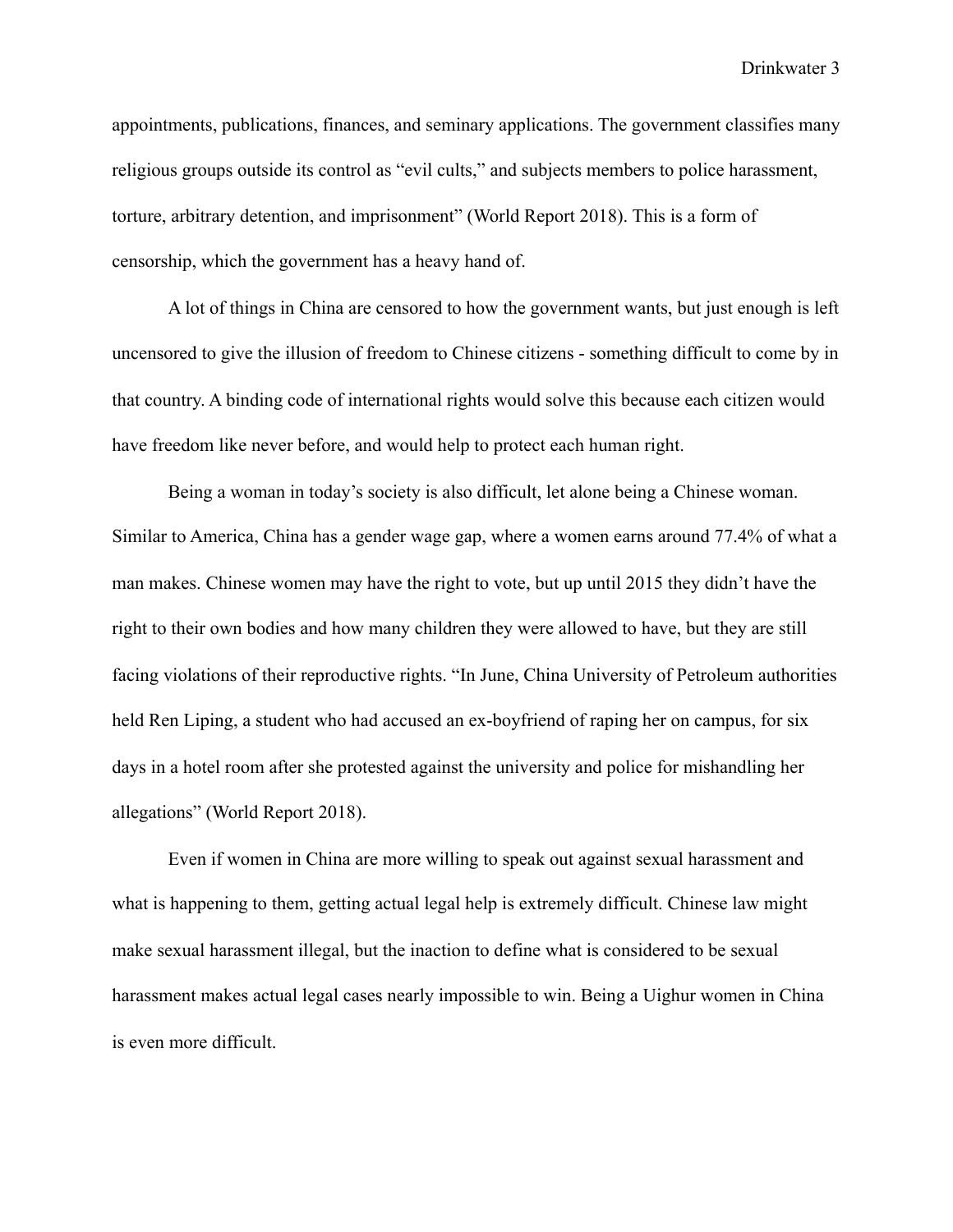Drinkwater 4

 The Uighur Muslim minority has been facing extremely rough conditions in the internment camps they have been placed in. They have been tortured and murdered, and China is launching a mass campaign of "ethnic cleansing." Unfortunately, China has denied any of the torture and actual harm of its citizens, instead calling these camps "boarding schools", "completely voluntary", and "educational training centers" (New York Times). One might say that, like the internment of Japanese-Americans in the 1920's, it is for safety and protection that the Uighur are being held in camps. If that were true, then the guns would be facing outside the camps, to protect these citizens, rather than facing inside of the camps to inflict harm. This is on the borderline of genocide, yet the Chinese government seems unfazed and normalizes this cultural extermination.

A binding international code of rights could potentially solve all of these problems. It is created as a binding code so that each country agrees to follow and abide by the rules. If they don't follow, they would have to face the consequences such as: an economic sanction, other trade barriers like tariffs, or other restrictions on financial transactions. It could be argued that countries wouldn't want to follow this code, due to the consequences they might face if they break the agreement. This is where soft power backs the need for this agreement. A country who doesn't agree to follow could potentially be coerced because of the nuclear capability the rest of the countries have. Whatever it takes to happen, needs to happen, and quickly.

 Chinese citizens are already feeling the need for freedom, but with the government surveillance it is becoming harder and harder for citizens to realize the human rights violations in their country. It's becoming harder to understand that this is not how they should have to be treated, and it's becoming harder to determine right from wrong. The government is striving to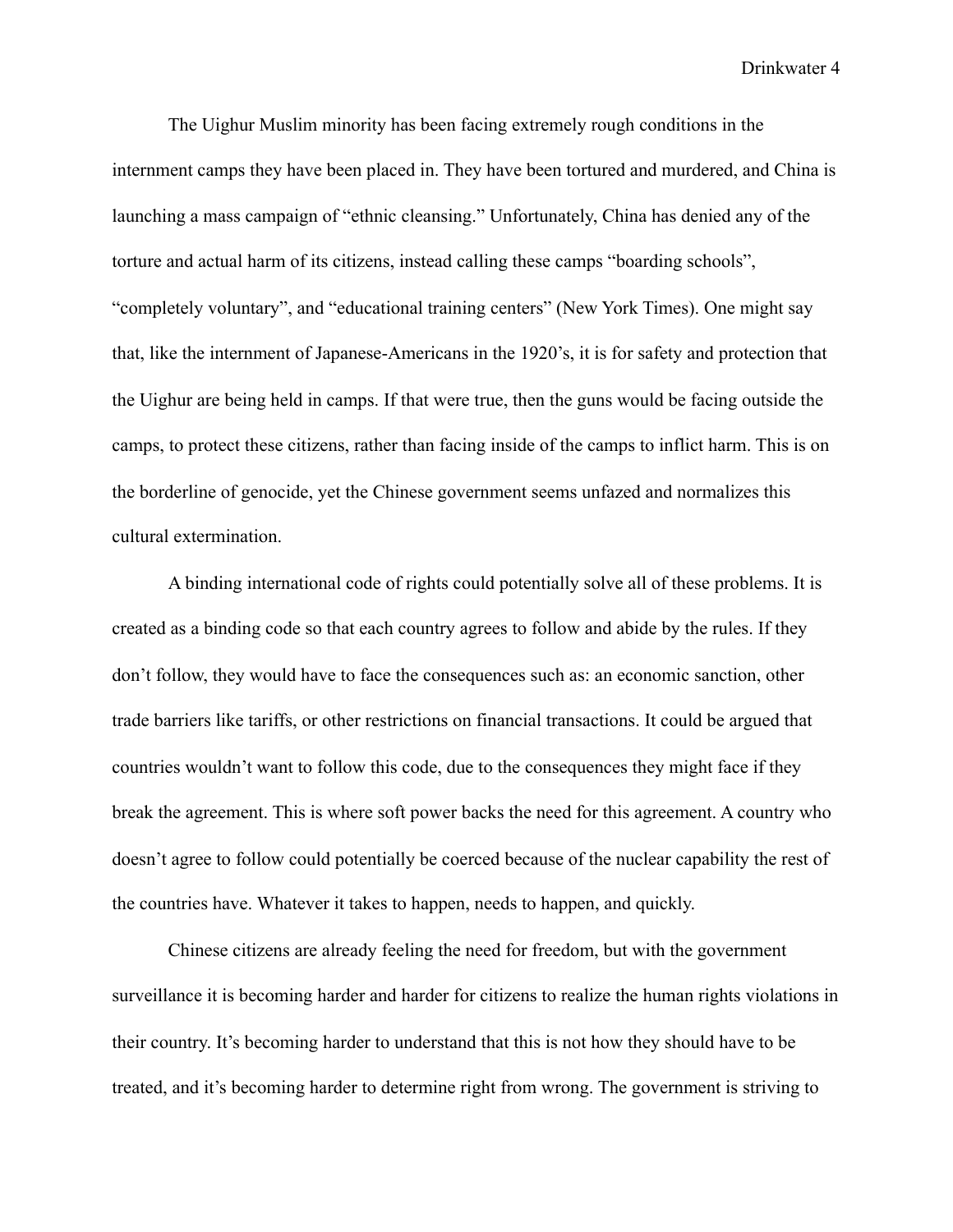have the best century yet, but failing to take account of what is happening in their country whilst this goes on. China has a long journey ahead of themselves until they reach a point of no longer mistreating and not protecting their citizens, a journey that America needs to stand behind and help. This could all be remedied with the international code of human rights, but until then, it will not be Chinas century, and the West remains with primacy.